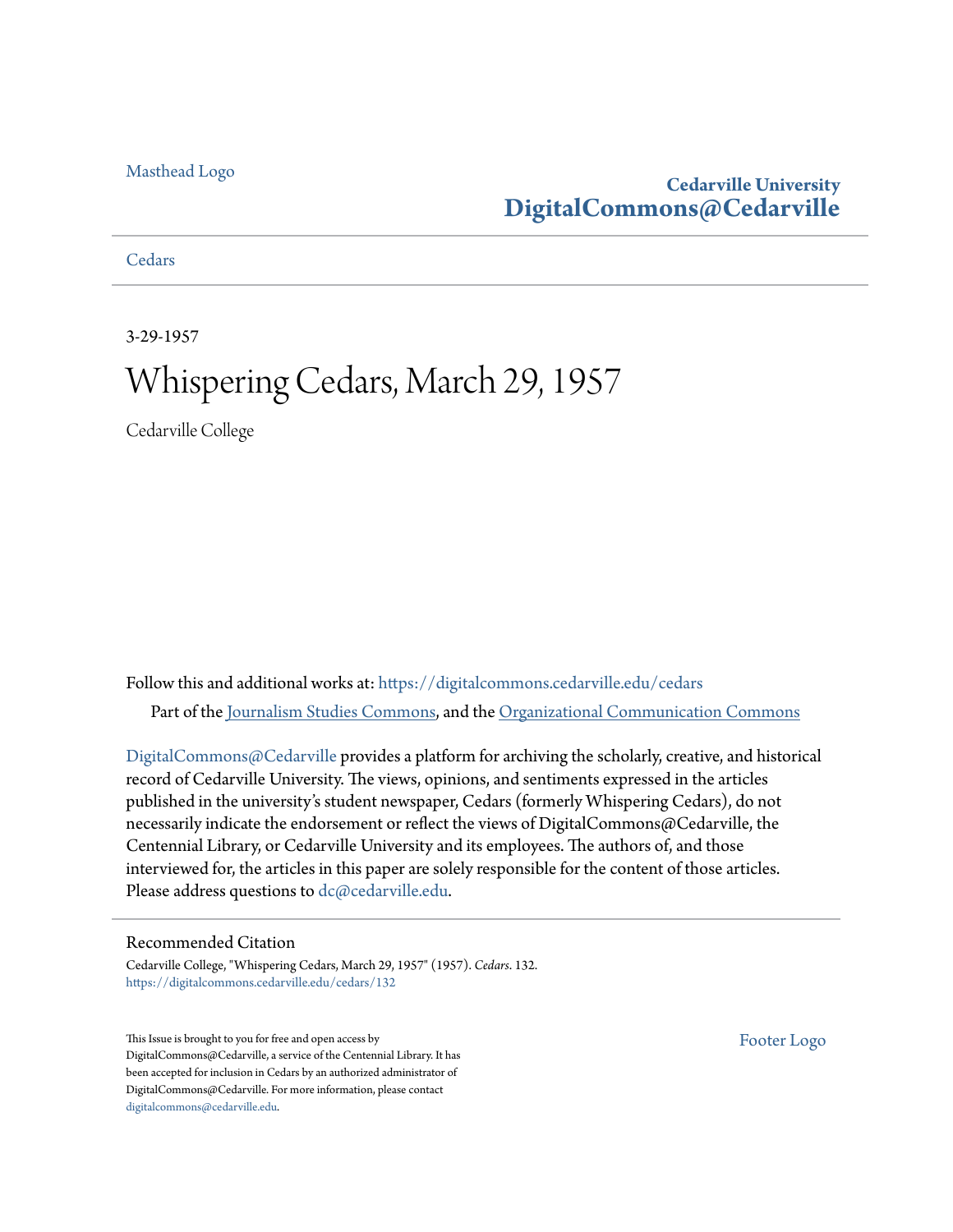# WHISPERI

#### **OPEN HOUSE HET**

Woman's Open House was held Friday evening, March Coaches from the col-Rife Hall.

rare animals. They were league teams. in their respective cages : The final tally showed. some aliver the contract of the state of the state of the state of the state of the state of the state of the  $\mathbf{r} = \mathbf{r}$ 

program in the dining hall with Nancy Cope as piece. Yet, some schools, lüstress of Ceremonies. a duet by Lucy Lyons and failed to earn a single Norma Stone; a trio number by Mrs. Underwood, Mrs. Lane Hoody, a third Wentzel and Miss Hook; a poem, "Rosemary the Cat," of the coaches' selecread by Eea Coon, and a tions. "Pete" Reese, a

skit and then Karen Fay single game scoring reled the devotions. The cord for the program ended with re- lacked one vote of being freshments of floats, po- a unanimous choice. tato chips, and animal our hats are off to you, crackers.

#### TWO PLACED ON. TIL-STAR TEAM

 $\Theta_{\mathcal{A}}(\mathbf{x}) = \left\{ \begin{array}{ll} \mathbf{y} & \mathbf{y} \\ \mathbf{y} & \mathbf{y} \end{array} \right. \hspace{0.5cm} \left\{ \begin{array}{ll} \mathbf{y} & \mathbf{y} \\ \mathbf{y} & \mathbf{y} \end{array} \right. \hspace{0.5cm} \right.$ 

15, in the Girls Dorm and leges and aniversities represented in the Mid-A guided tour of the Ohio League met in Columdorms took phace between bus last week-end and se-8 and  $9_p$ . The theme being: lected an All-Star Basket "Welcome to the Zoo," the ball Team comprised of visitors rexpected to see outstanding men from the

in the girl's spic. and that Cedarville, though. span rooms. Some of the the League's . basement ... animals were stuffed, dwellers, had placed two others prehistoric, and men on the dream team's roster. This is note-At 9 o'clock the girls worthy in that the War put on an entertaining League's top wool teams. placed only three men a- '. though finishing higher. The program consisted of in the league standings, berth on the team.

year letter-man, was one solo by Frances Cooper. freshman, who this year Several girls put on a set a new individual's school. Lane and Petet.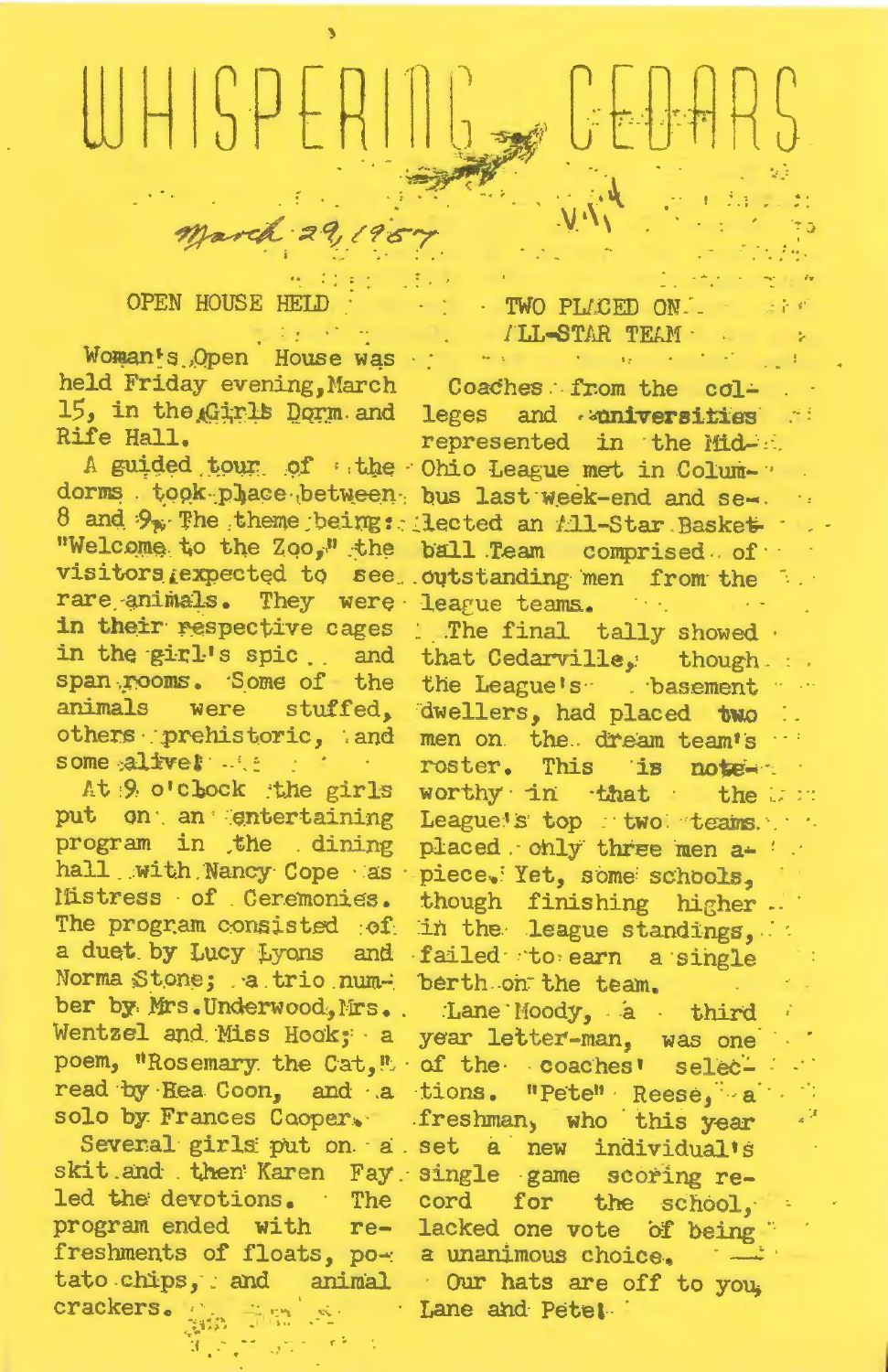On Tuesday morning the student body and faculty of Cedarville had the privilege of hearing a representative the of Ohio Bell Telephone Company as he presented the plans being worked on for a new telephone system in the United States.

This lecture not only served to show us the details of the new system. but it also served to show us what wonderful and astounding things God has made possible.

When we think of the wonder of transmitting sound over thousands of miles, of the universe with its magnificence and enormity. of our **OWN** bodies and their intricacy, it makes us realize what a wonderful Designer and Creator is behind it all.

Since we have all of these things now, we wonder what must be waiting for us, and it makes us rejoice when we realize that "the half cannot be fancied<sup>®</sup> and that someday **"we shall be like Him, for** we shall see Him as He is! Sandy Millikin

The heavens declare the glory of God;and the firm ament sheweth his handywork.

Paalm 19:1

editor Ruth Yost Sandy Millkin asst editor **Eladio Bolanos Esther Chesebro Cliff Miller** Tom Shelow Shirley Shirley **Miss Kantzer** advisor

#### HUBIALL SOOKRAM

Hublall Sockram, 21, a freshman from Corentyne. British Guiana is studying Theology here at Cedarville College. He is a 1956 Baptist since in spite of coming from Hindu parents. His favorite Bible verse is II Timothy 2:15.

Rev. Walter Speith from the Baptist Mid-Missions was the point of contact: between Cedarville College and Hublall.

At times Hublall feels home-sick with only a few friends in America. He preaches every Sunday at Chilicothe Mental Hospital. He plans to go back British Guiana to to preach the gospel.

Hublall plays cricket and soccer. He likes the American political system In his word: "Mr. Stoll, Bible teacher, has im- $\mathbf{a}$ pressed me more than any other person in the U.S. Hublall has a little difcontinued on back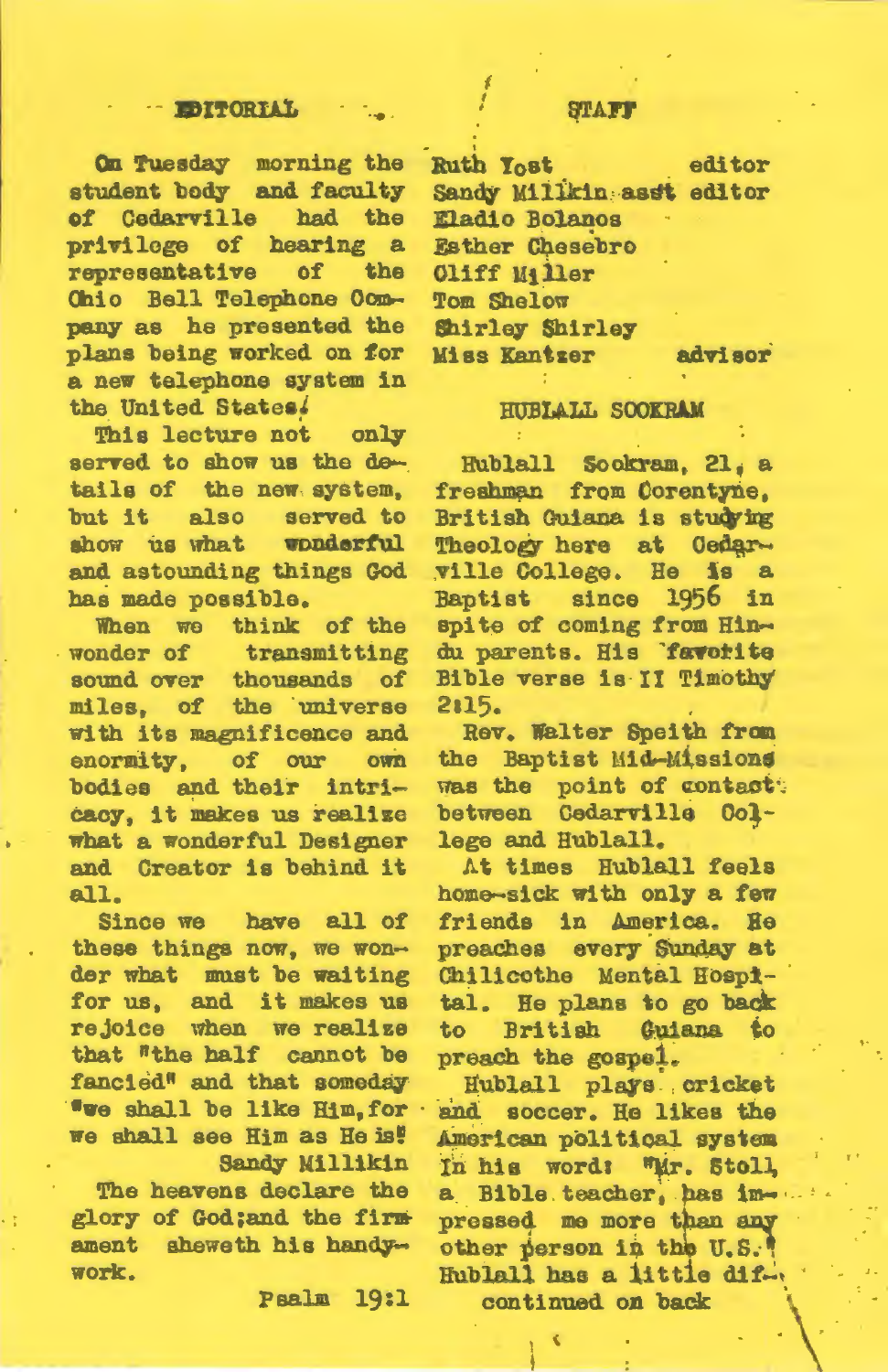# SCCIAL NOTES

Mrs. Margaret Schlesinger, our former school nurse and Women's Dorm Supervisor, was a visitor on our campus last Friday.

The Junior Class will sponser an all-school party this Friday evening at  $7:15$  in the  $x\text{cm}$ . There will be prizes and refreshments. Please bring your gym shoes!

Rife Hall challenged Room 3 of Science Hall to a game of volley-ball with the losers treating. Wednesday evening found Room 3 enjoying cherry pie from you know who!

A former student, Vada Belle Young, has sent us word about the improvement of her father's health. At the present, he is candidating for a pastorate in Aritona.

#### **Cliff Miller CHAPEL SCHEDULE**

- Monday Dr. Milke, Christian psychiatrist from Toledo, Ohio. .
- Tuesday The Sophomore  $\text{Class}_{\text{K}}$
- Wednesday Class prayer meetings.
- Thursday Rev. Harold Amastutz, representative of A. B. W. E.
- Friday ------- Rev. Fred Molkenthin of Center, Iowa.

### FROM THE FACULTY

Cedarville students may be encouraged by Professor Stoll's answer to a pertinent question: "What do you think of the possibilities of the graduate of Cedarville?"  $\mathcal{L}^{\pm}$ 

He said that he felt that those planning on going into the ministry. mission field and other phases of Christian work would find many opportuni ties of service.Also with the teaching shortage being what it is, he feels quite sure that our students can get temporary certificates and teaching  $j$ obs.

He went on further to speak of some of the things that students should do while still in college. "The student should first make a good record and also try to engage in extra-curricular activities."

For those planning to go to graduate school, he advised. "Have in mind early what type graduate work you want to do and work towards that goal;if possible, have in mind what graduate school you plan to attend and prepare in the light of this information.

If we wait on God we Sioux have endless possid lities. **Shirley** Shirley